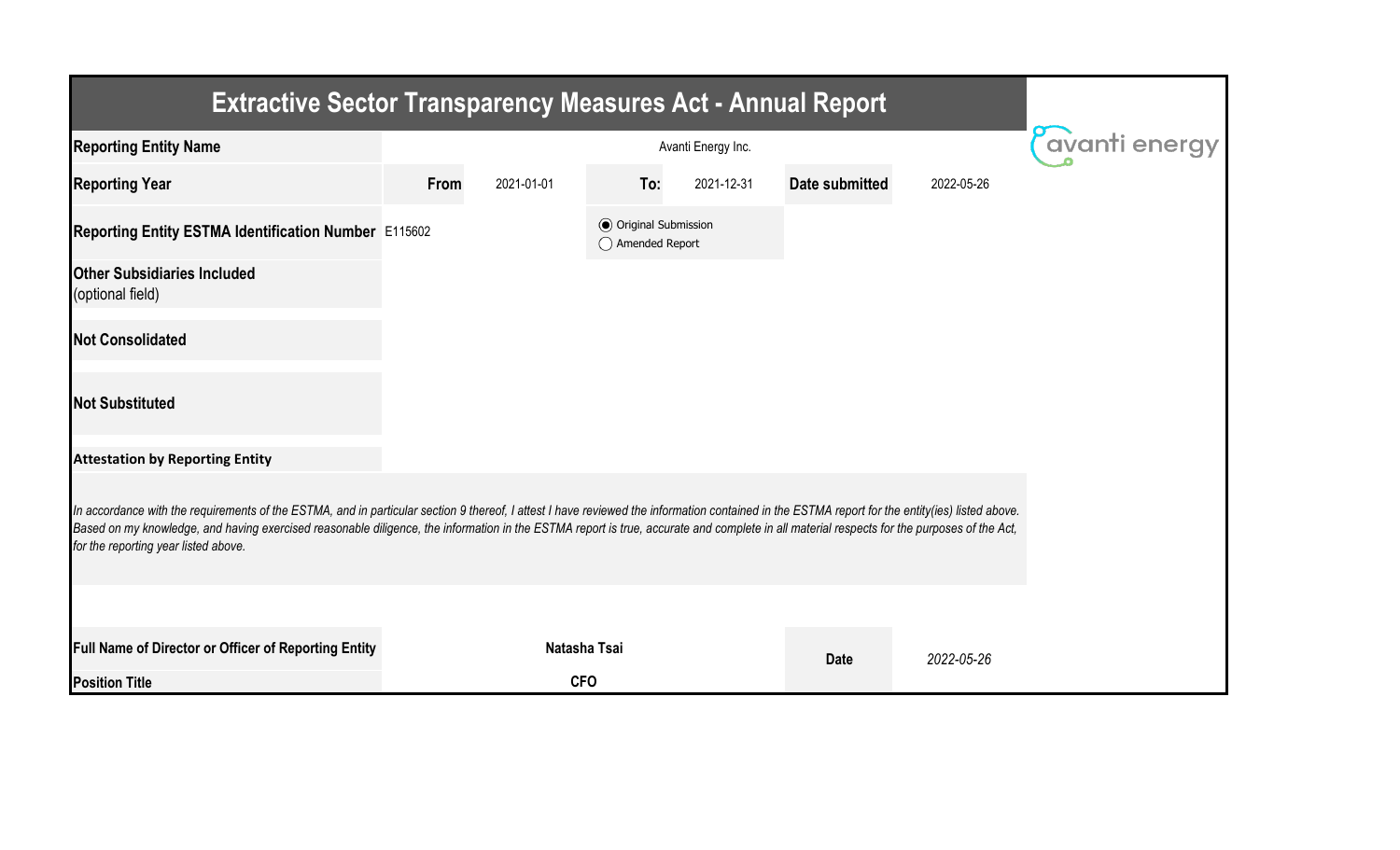| <b>Extractive Sector Transparency Measures Act - Annual Report</b>                                                                                                 |                                                                                                                                                                                                   |                                                                                       |                                      |                  |         |                                   |                |                  |                                        |                               |                     |
|--------------------------------------------------------------------------------------------------------------------------------------------------------------------|---------------------------------------------------------------------------------------------------------------------------------------------------------------------------------------------------|---------------------------------------------------------------------------------------|--------------------------------------|------------------|---------|-----------------------------------|----------------|------------------|----------------------------------------|-------------------------------|---------------------|
| <b>Reporting Year</b><br><b>Reporting Entity Name</b><br>Reporting Entity ESTMA<br>Identification Number<br><b>Subsidiary Reporting Entities (if</b><br>necessary) | From:                                                                                                                                                                                             | 2021-01-01                                                                            | To:<br>Avanti Energy Inc.<br>E115602 | 2021-12-31       |         | <b>Currency of the Report CAD</b> |                |                  |                                        |                               |                     |
| <b>Payments by Payee</b>                                                                                                                                           |                                                                                                                                                                                                   |                                                                                       |                                      |                  |         |                                   |                |                  |                                        |                               |                     |
| <b>Country</b>                                                                                                                                                     | Payee Name <sup>1</sup>                                                                                                                                                                           | Departments, Agency, etc  <br>  within Payee that Received  <br>Payments <sup>2</sup> | <b>Taxes</b>                         | <b>Royalties</b> | Fees    | <b>Production Entitlements</b>    | <b>Bonuses</b> | <b>Dividends</b> | Infrastructure<br>Improvement Payments | Total Amount paid to<br>Payee | Notes <sup>34</sup> |
| Canada                                                                                                                                                             | Government of Alberta                                                                                                                                                                             |                                                                                       |                                      |                  |         |                                   | 540,000        |                  |                                        | 540,000                       |                     |
| United States of America                                                                                                                                           | State of Montana                                                                                                                                                                                  |                                                                                       |                                      |                  | 120,000 |                                   |                |                  |                                        | 120,000 Note 1                |                     |
|                                                                                                                                                                    |                                                                                                                                                                                                   |                                                                                       |                                      |                  |         |                                   |                |                  |                                        |                               |                     |
|                                                                                                                                                                    |                                                                                                                                                                                                   |                                                                                       |                                      |                  |         |                                   |                |                  |                                        |                               |                     |
|                                                                                                                                                                    |                                                                                                                                                                                                   |                                                                                       |                                      |                  |         |                                   |                |                  |                                        |                               |                     |
|                                                                                                                                                                    |                                                                                                                                                                                                   |                                                                                       |                                      |                  |         |                                   |                |                  |                                        |                               |                     |
|                                                                                                                                                                    |                                                                                                                                                                                                   |                                                                                       |                                      |                  |         |                                   |                |                  |                                        |                               |                     |
|                                                                                                                                                                    |                                                                                                                                                                                                   |                                                                                       |                                      |                  |         |                                   |                |                  |                                        |                               |                     |
|                                                                                                                                                                    |                                                                                                                                                                                                   |                                                                                       |                                      |                  |         |                                   |                |                  |                                        |                               |                     |
|                                                                                                                                                                    |                                                                                                                                                                                                   |                                                                                       |                                      |                  |         |                                   |                |                  |                                        |                               |                     |
|                                                                                                                                                                    |                                                                                                                                                                                                   |                                                                                       |                                      |                  |         |                                   |                |                  |                                        |                               |                     |
|                                                                                                                                                                    |                                                                                                                                                                                                   |                                                                                       |                                      |                  |         |                                   |                |                  |                                        |                               |                     |
|                                                                                                                                                                    |                                                                                                                                                                                                   |                                                                                       |                                      |                  |         |                                   |                |                  |                                        |                               |                     |
|                                                                                                                                                                    |                                                                                                                                                                                                   |                                                                                       |                                      |                  |         |                                   |                |                  |                                        |                               |                     |
|                                                                                                                                                                    |                                                                                                                                                                                                   |                                                                                       |                                      |                  |         |                                   |                |                  |                                        |                               |                     |
|                                                                                                                                                                    |                                                                                                                                                                                                   |                                                                                       |                                      |                  |         |                                   |                |                  |                                        |                               |                     |
|                                                                                                                                                                    |                                                                                                                                                                                                   |                                                                                       |                                      |                  |         |                                   |                |                  |                                        |                               |                     |
|                                                                                                                                                                    |                                                                                                                                                                                                   |                                                                                       |                                      |                  |         |                                   |                |                  |                                        |                               |                     |
|                                                                                                                                                                    |                                                                                                                                                                                                   |                                                                                       |                                      |                  |         |                                   |                |                  |                                        |                               |                     |
|                                                                                                                                                                    |                                                                                                                                                                                                   |                                                                                       |                                      |                  |         |                                   |                |                  |                                        |                               |                     |
|                                                                                                                                                                    |                                                                                                                                                                                                   |                                                                                       |                                      |                  |         |                                   |                |                  |                                        |                               |                     |
|                                                                                                                                                                    |                                                                                                                                                                                                   |                                                                                       |                                      |                  |         |                                   |                |                  |                                        |                               |                     |
| <b>Additional Notes:</b>                                                                                                                                           | Note 1 - Payments denominated in a foreign currency are translated using the average exchange rate during the year. The exchange rate used for translation per \$1 Canadian Dollar is: USD 1.2535 |                                                                                       |                                      |                  |         |                                   |                |                  |                                        |                               |                     |